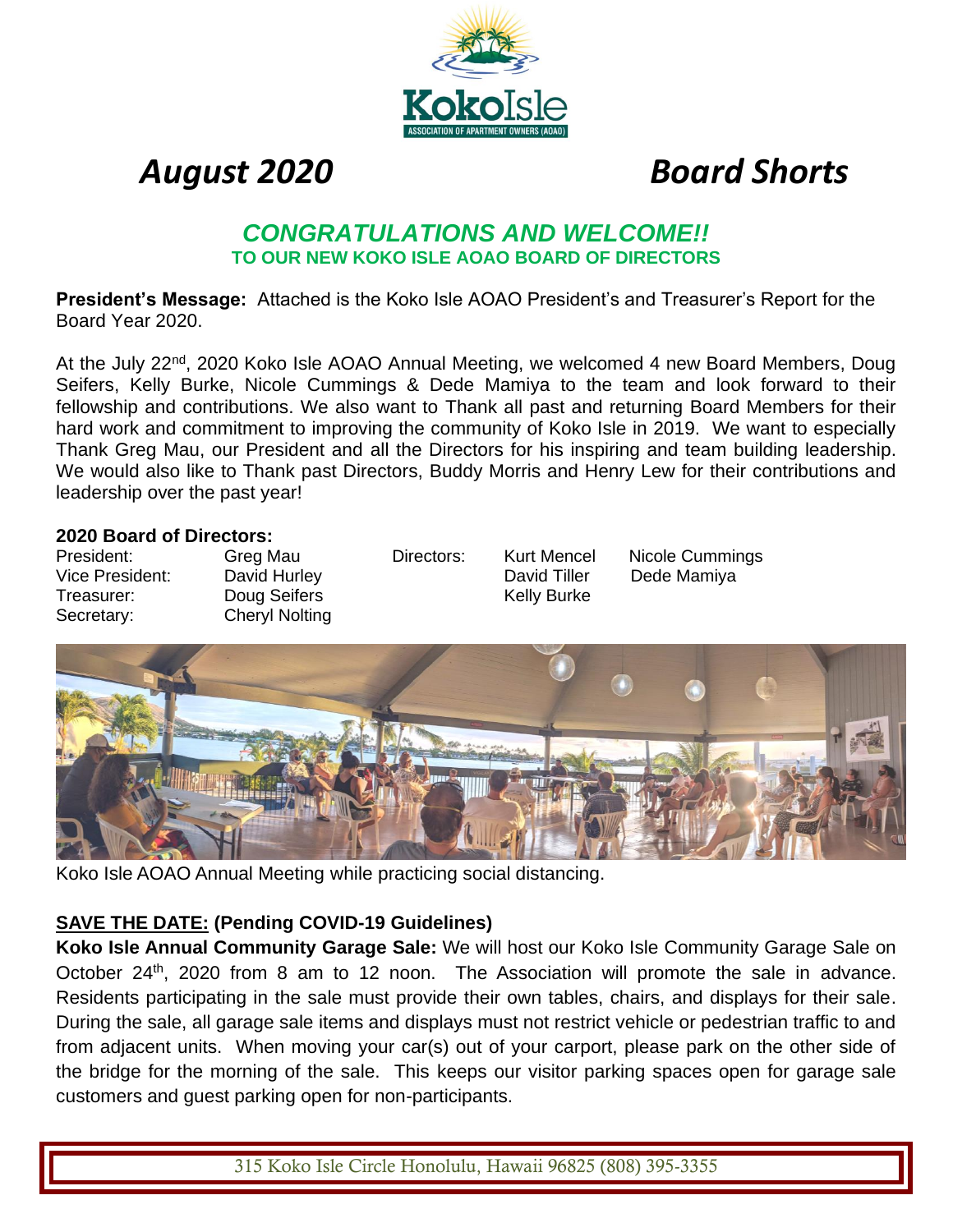# **\*Keeping everyone safe at our Koko Isle Swimming Pool & Gym:**

**Swimming Pool & Gym** updated **COVID-19 Federal, State and City & County guidance.**

### **Pool Standard Procedures:**

- **1. Use the Swimming Pool at your own risk.**
- **2. NO GUEST allowed, including children. (Koko Isle Residents only)**
- 3. Pool Hours: Daily 9 am 9 pm.
- 4. **Pool use limited to 10 people at one time in pool area.**
- 5. Pool use time limited to 1 hour per household per day if there is a wait list.
- **6. Pool Users reserve the pool using the sign-in/reservation log before entering to assist in tracking efforts.** Sign in sheet is located at the pool gate area under the stairs near office.
- **7. Failure to sign in will result in restriction from pool use as determined by the Board.**
- 8. All family members using the pool must be listed on Sign-In Sheet.
- 9. All Households must sign in and understands that by signing in they agree to hold the harmless the Association as indicated on the Sign-In Indemnification Sheet.
- 10.Restroom Showers are closed and off limits.
- 11.Face Masks must be used in all public areas to and from the pool.
- 12.Face Masks are NOT to be worn in the water of the swimming pool.
- 13.Always practice Social Distancing guidelines with anyone outside of your household.
- 14.Household members may bring your own lounge chairs.
- 15. No use of any of Koko Isle pool furniture.

#### **Gym Standard Procedures:**

- 1. Gym users must sign-in on the log to assist in tracking efforts.
- 2. Sign in sheet is located on the small table in front of the Sauna door.
- 3. Face mask must always be worn during work out.
- 4. Sanitize before and after working out.
- 5. Surface sanitizer & hand sanitizer is located on small table in front of the Sauna door.

### **PROJECTS IN PROCESS:**

**Paver Project:** As a result of the recent "Stay at Home Order" and the increasing COVD-19 situation, the paver contractor is delayed until further notice.

**Street Light Replacement Project:** We finally received our approved DPP Permits to replace our streetlights. Schenk Electric began replacing streetlights on Aug.  $3<sup>rd</sup>$  and is scheduled to be complete in early Sept. 2020. We are replacing streetlights and pathway lights in the Center Park.

**Approved Koko Isle Board Meeting Minutes:** Available in Resident Manager's Office.

#### **Up Coming Events:**

**Koko Isle Board Meeting:** August 18<sup>th</sup>, 2020 – (Online Zoom Meeting) **Building & Grounds Committee Meeting:** TBD Holiday: Labor Day Monday September 7<sup>th</sup>, 2020 – Koko Isle Office will be closed

Distributed 8/13/2020

315 Koko Isle Circle Honolulu, Hawaii 96825 (808) 395-3355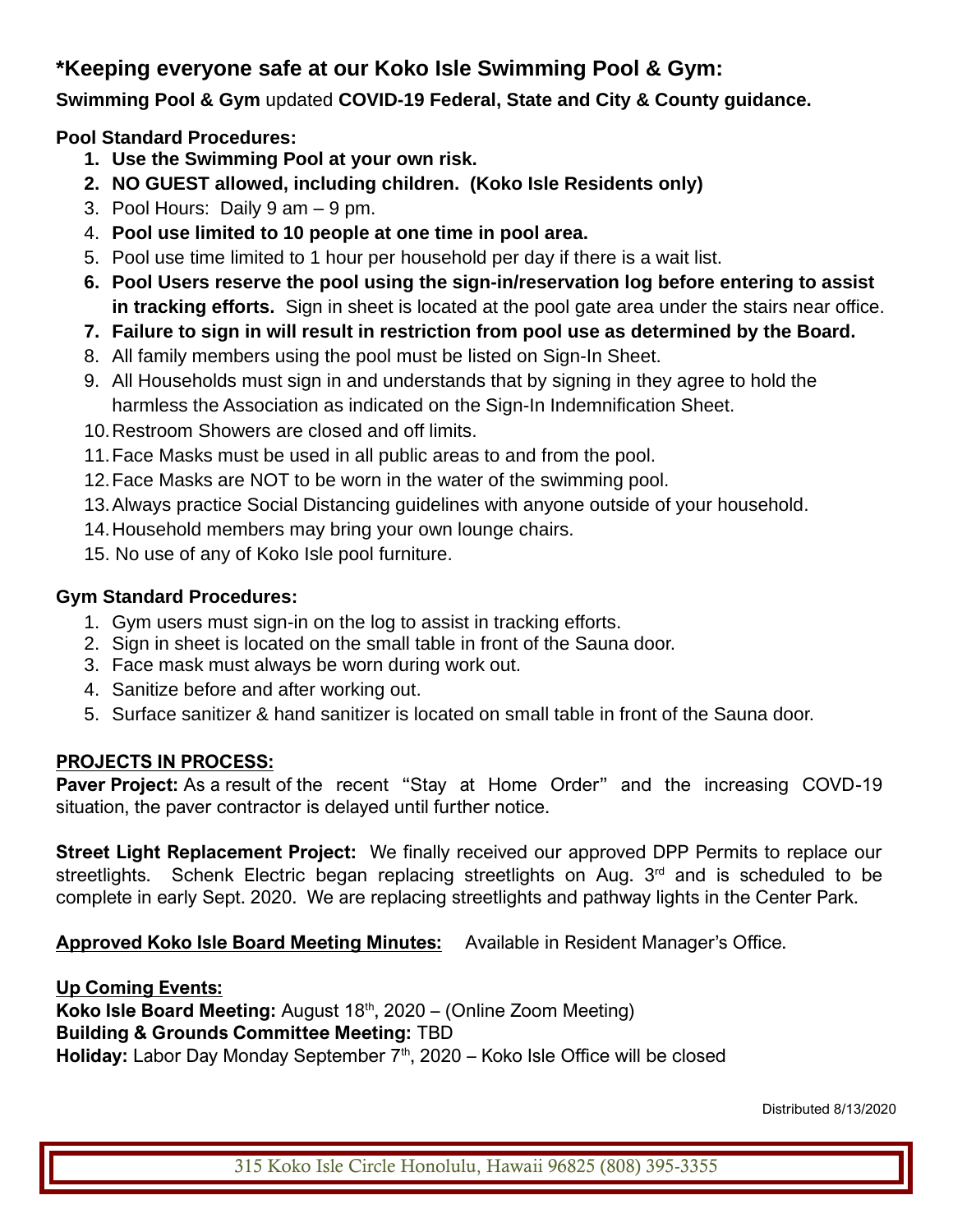

#### **Koko Isle President's Report 2020 7/22/2020**

First, I'd like to thank everyone for either coming out and attending our Annual Meeting in person or turning in your proxies so we can have a quorum in these difficult times of COVID-19. These are certainly interesting times and we're all doing our best to adjust. While we've been limited in some of our operations for the past few months, we still managed to have a successful board year in 2019 and into 2020.

Some of our accomplishments include:

- 1. Selecting a new managing agent, twice. As we requested a change in our account executive and began working with Gerald Lucero in the early part of our board year, we were all saddened by his personal loss and sudden retirement after a few months with us. Luckily, we then chose Sherwin Gasman to be our new property manager and he has done an excellent job for us. Sherwin is particularly well qualified to help lead us on the financial front, and I think will do a great job for us for years to come.
- 2. We also continued our paver project which has been managed extremely well by Vince. COVID has certainly affected our timeline, but I hope everyone agrees that the results appear to be a tremendous upgrade to our old asphalt.
- 3. While we were digging up asphalt, we also inspected all the common element portions of the sewer lines and made preventative replacements where necessary. It remains true that digging up and replacing pavers to do sewer improvements is cheaper than digging up and repairing asphalt, but replacing sewer lines where the surface has already been removed is the most efficient of all, so we did that wherever it was justified.
- 4. We also evaluated several proposals to replace our worn community dock and selected a bid for a new aluminum frame dock that we already made a deposit on. We expect it to be completed this year, subject to continued COVID restrictions.
- 5. We installed a new kayak rack to improve our use of space in the boat yard and provide the opportunity for more usage of our coming new community dock by such small boats.
- 6. We FINALLY were able to get permits to allow us to install our new street and park pathway lights just in the past couple of weeks. It was such a long and painful process, but we hope the end results will be worth the wait.
- 7. We've also made some upgrades, with even more to come, on our security camera systems. While we have not had a huge number of incidents, we hope that additional monitoring of the entire main road, clubhouse, and boatyard will help keep everyone and their property safer.

Beyond the actual accomplishments, we also spent considerable time in the planning stages for some other issues about to be finalized with details coming in the near future.

Soon we will be bringing the following proposals for comments or voting:

1. House Rule changes that have been approved by the board and will be sent for community comment soon. The highlights include some clarifications on rules regarding trash enclosures,

315 Koko Isle Circle Honolulu, Hawaii 96825 (808) 395-3355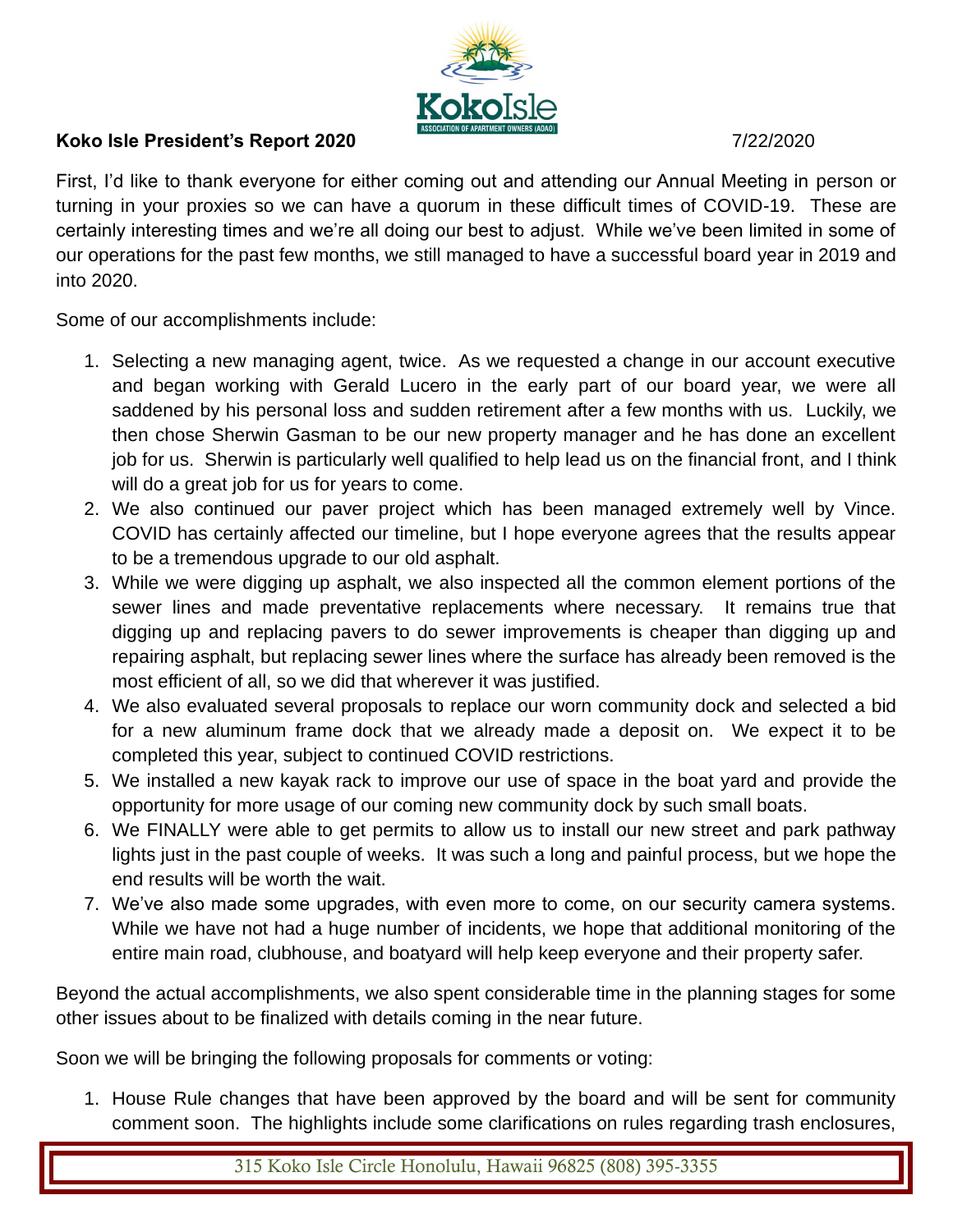carport use, and awnings, in addition to some more specific language regarding vacation rentals to adjust to new state laws on the issue.

- 2. We also hope to bring you a vote to change our declaration to better clarify our policy regarding the maintenance of owner additions to the buildings. While our legal team has assured us that our current policies are already sound, we will be seeking some changes to better explain the process in our documents.
- 3. After much debate, discussion, and legal advice, our board has also finally come to an agreement on a plan for additional docks in front of the park for non-waterfront unit owners. The buildings and grounds and dock committees have spent many, many, hours over the past few years looking at this from every possible angle, and studying the history of what happened in the past, and we look forward to presenting our plans to everyone very soon. In order to implement our plans we will again need to change the declaration so please be on the lookout for the batch of proposed declaration changes to be coming soon. After all the painful time and work put in, I can honestly say that I think what we came up with will be an excellent solution which will be fair to both the AOAO and individual lessees and improve our community in many ways.

We understand that Declaration changes are difficult with 67% of the membership vote required but please know that we look forward to the chance to explain why these changes will make our community better, and hope to have your support on these issues.

This past year, Cheryl Nolting did a great job as our Treasurer with our financial team getting lots of volunteer assistance from Doug Seifers, even during Doug's mandatory year off from board service. I'd like to thank both Cheryl and Doug for their substantial contributions but will also mention some of our financial highlights myself in lieu of a separate Treasurer's report this year.

The association currently collects about \$1.2 million in the form of dues and rental of common element assets. We spend about \$900K on normal operations, pay a bit over \$100K to our paver loan, and put the remaining \$200K towards funding our reserve projects.

As many of you know, we have not had to raise HOA dues for the past 8 years, despite rising costs in many areas, and the association doing over \$4 million in project improvements. It's something I'm very proud to have been a part of. We paid for all this with big windfalls including improvements in our reserve planning, our roof insurance claim, our paver loan, and numerous operational improvements by Vince and Kellie over the years.

Even while adding projected payments on our loan, we remained in a solid financial position with our reserve plan as of the end of last year. Unfortunately, this seems to be the year where our remaining cushion has been eaten up. As we attained bids for various future projects like painting, bridge spall repair, mandatory clubhouse renovations, and lighting installation, we found ourselves needing to account for another \$692K worth of reserve project estimate increases. While we have mitigated some of that number through even more operational efficiency and planning changes, and do not have an increase for 2020, it is probably about time to raise our monthly dues to give us a little more breathing room.